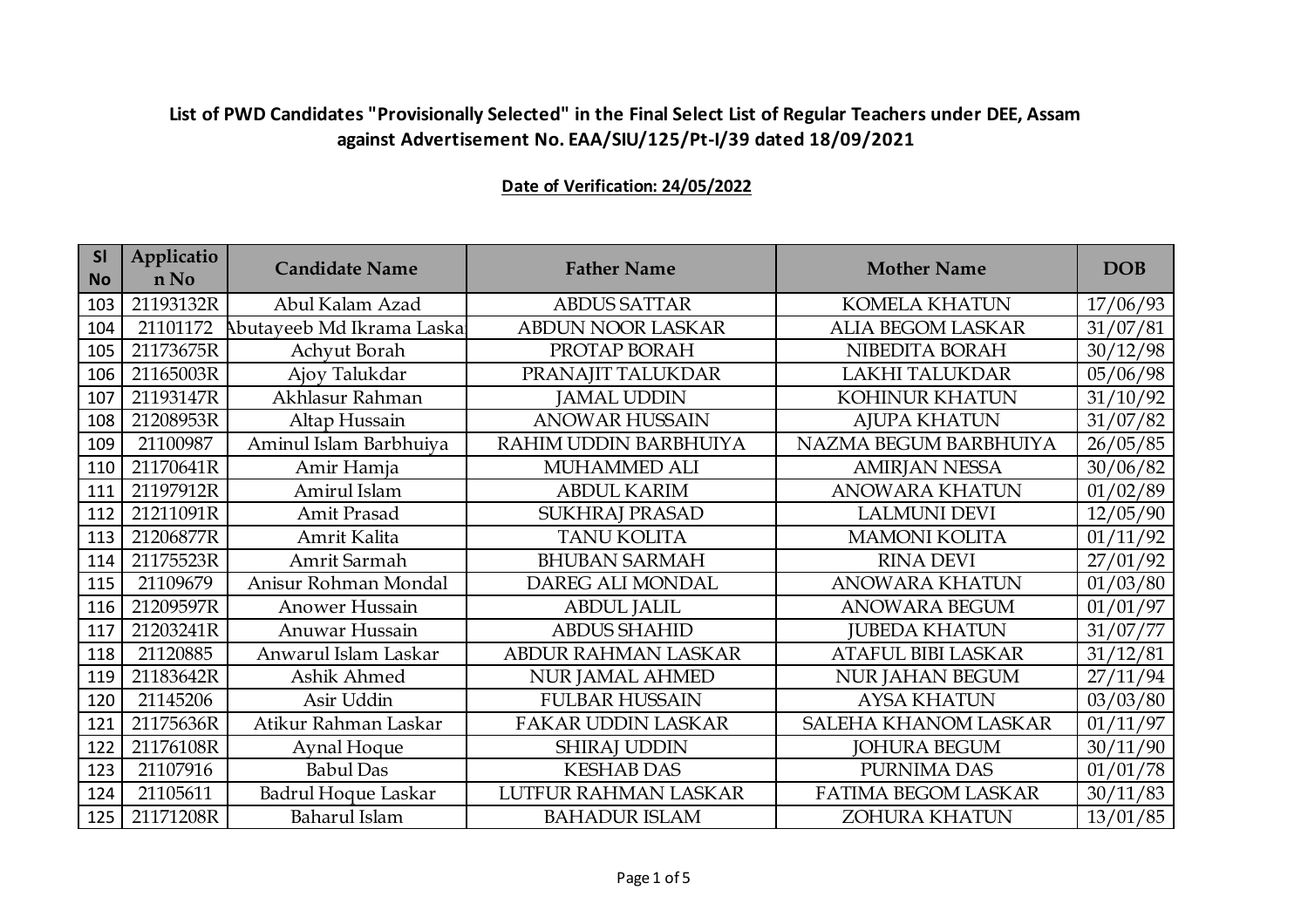| <b>SI</b><br><b>No</b> | Applicatio<br>n No | <b>Candidate Name</b>    | <b>Father Name</b>        | <b>Mother Name</b>            | <b>DOB</b> |
|------------------------|--------------------|--------------------------|---------------------------|-------------------------------|------------|
| 126                    | 21198756R          | Baharul Islam            | <b>HOZROT ALI</b>         | <b>SHAMORTO VANU</b>          | 01/04/87   |
| 127                    | 21156389           | Baikuntha Prasad Das     | LT HEMKANTA DAS           | <b>RUHINI DAS</b>             | 31/12/86   |
| 128                    | 21206460R          | Bhabananda Pator         | <b>LILA KANTA PATOR</b>   | <b>DAKUMALA PATOR</b>         | 30/09/75   |
| 129                    | 21107999           | Bhabendra Kumar Biswas   | LATE PURNA KANTA BISWAS   | <b>SARUJONI BISWAS</b>        | 07/07/74   |
| 130                    | 21105069           | Bidit Kumar Gogoi        | <b>KARUNA KANTA GOGOI</b> | PHULESWARI GOGOI              | 31/12/77   |
| 131                    | 21103934           | Bijoy Das                | <b>KRISHNA KANTA DAS</b>  | <b>TARAMAI DAS</b>            | 01/01/77   |
| 132                    | 21171872R          | Bikash Bezbaruah         | LANKESWAR BEZBARUAH       | <b>DEVAJANI DEVI</b>          | 01/07/94   |
| 133                    | 21174762R          | <b>Bimal Bhuyan</b>      | <b>BIJOY BHUYAN</b>       | <b>DULALI BHUYAN</b>          | 02/10/96   |
| 134                    | 21156574           | <b>Bimal Kalita</b>      | <b>SUCHIL KALITA</b>      | <b>SUKHO BALA KALITA</b>      | 01/01/79   |
| 135                    | 21107997           | Bipul Biswakarma         | DIL BD BISWAKARMA         | <b>HIMA DEVI</b>              | 01/10/88   |
| 136                    | 21160826           | Bishnu Ram Borah         | LATE JITEN CHANDRA BORAH  | LATE DUNESWARI BORAH          | 30/03/84   |
| 137                    | 21106196           | Bishwajit Kumar Dutta    | NANDAGOPAL DUTTA          | PUSPA DUTTA                   | 31/12/73   |
| 138                    | 21104853           | Biswajit Talukdar        | <b>BHABANI TALUKDAR</b>   | <b>KABITA TALUKDAR</b>        | 02/03/82   |
| 139                    | 21165243R          | <b>Budha Ranjan Das</b>  | <b>GIRIN DAS</b>          | <b>BHANUMOTI DAS</b>          | 31/12/98   |
| 140                    | 21120636           | Chandan Kumar Nath       | NABIN CHANDRA NATH        | <b>MAMONI DEVI</b>            | 31/12/88   |
| 141                    | 21171567R          | Dhruba Jyoti Deka        | <b>KANTHI RAM DEKA</b>    | <b>SATMALA DEKA</b>           | 31/12/85   |
| 142                    | 21101171           | Diganta Loying           | <b>KARTIK LOYING</b>      | RONGILEE LOYING               | 21/09/87   |
| 143                    | 21168964R          | Dildar Hussain           | MD ABDUL SHAHID           | <b>JUBEDA KHATUN</b>          | 26/02/76   |
| 144                    | 21104950           | Dilwar Hussain Choudhury | ALIM UDDIN CHOUDHURY      | <b>BEDURA BEGUM CHOUDHURY</b> | 31/12/86   |
| 145                    | 21167588R          | Dilwar Hussain           | <b>UMAR ALI</b>           | <b>JAMILA KHATUN</b>          | 15/12/96   |
| 146                    | 21107101           | Dipankar Roy             | <b>HIRENDRA ROY</b>       | PROVASHINI ROY                | 15/01/77   |
| 147                    | 21189592R          | Dipanku Laujary          | SURENDRA NATH LAUJARY     | <b>MINA LAUJARY</b>           | 11/11/91   |
| 148                    | 21160915           | Dulal Kumar Dev          | DHIRENDRA KUMAR DEY       | <b>SUBANYA DEY</b>            | 31/12/82   |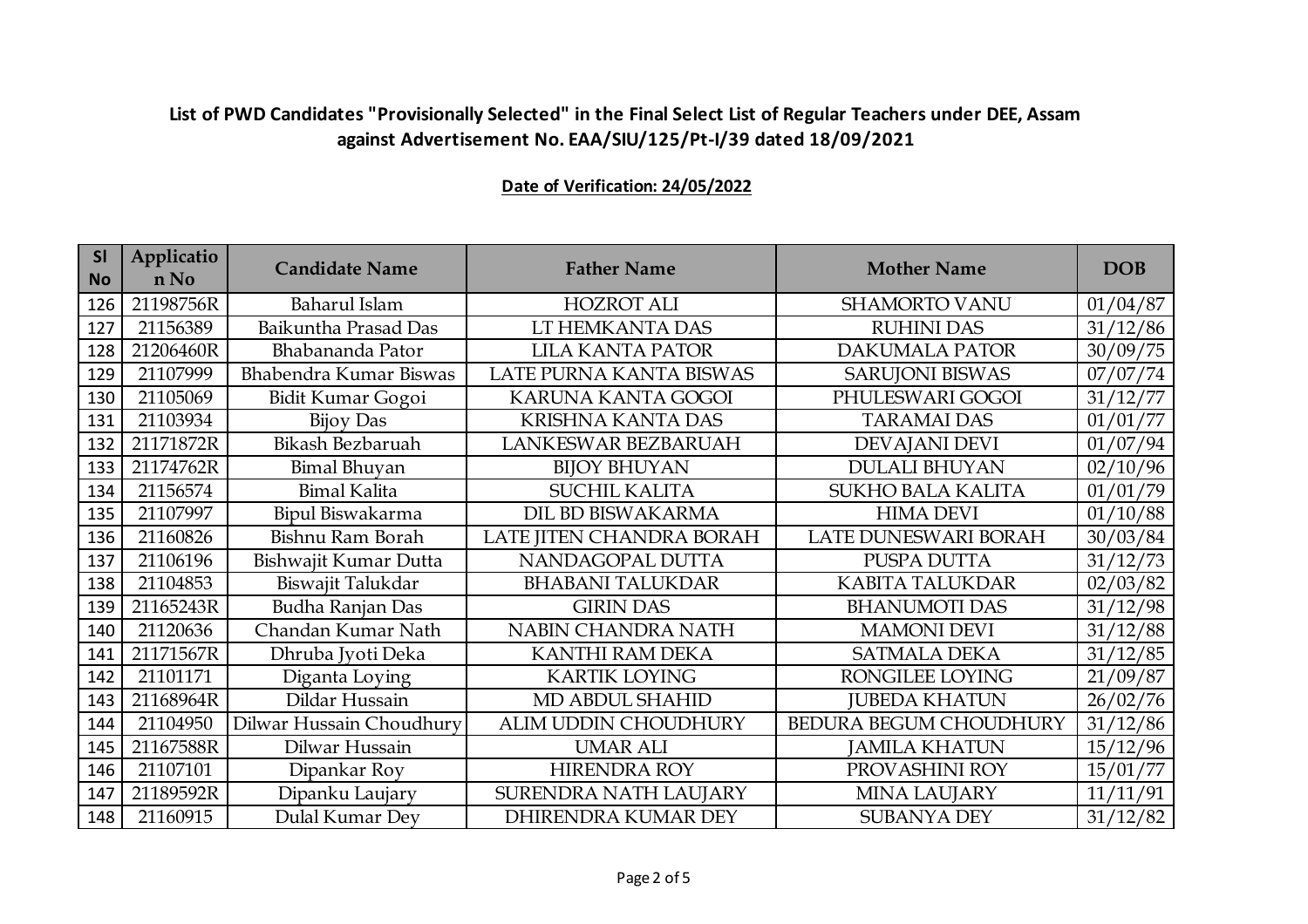| <b>SI</b><br><b>No</b> | Applicatio<br>n No | <b>Candidate Name</b> | <b>Father Name</b>         | <b>Mother Name</b>      | <b>DOB</b> |
|------------------------|--------------------|-----------------------|----------------------------|-------------------------|------------|
| 149                    | 21172158R          | Eamin Ali Sheikh      | <b>AKKAS ALI</b>           | <b>HAZERA BHANU</b>     | 25/02/97   |
| 150                    | 21174792R          | Edrish Ali            | <b>MULLUK CHAND</b>        | <b>ADURIJAN</b>         | 31/12/84   |
| 151                    | 21183916R          | <b>Faizul Hoque</b>   | <b>LATE JABED ALI</b>      | <b>TOMIZAN BEWA</b>     | 17/09/74   |
| 152                    | 21165293R          | Faizur Rahman         | <b>MASARUDDIN AHMED</b>    | <b>FIRUZA BEGUM</b>     | 18/01/91   |
| 153                    | 21182177R          | Faruque Ahmed         | <b>ABU BAKKAR</b>          | MINARA BEGUM            | 08/03/89   |
| 154                    | 21183946R          | Ganesh Das            | <b>NABIN DAS</b>           | <b>BASANTI DAS</b>      | 01/01/86   |
| 155                    | 21125694           | Gazibor Rahman        | <b>ASER UDDIN</b>          | <b>JAMELA KHATUN</b>    | 30/06/84   |
| 156                    | 21193020R          | Goutam Kalita         | DAMUDAR KALITA             | <b>NALINI KALITA</b>    | 01/10/91   |
| 157                    | 21167953R          | Gulap Hussain Laskar  | <b>ASMAN ALI LASKAR</b>    | ANWARA BEGUM LASKAR     | 01/10/96   |
| 158                    | 21198245R          | Gulap Hussain         | <b>ABDUL MANNAS</b>        | <b>AYESHA BEGUM</b>     | 01/01/95   |
| 159                    | 21131180           | Gulap Hussain         | <b>SURHAB ALI</b>          | <b>SHAFIA KHATUN</b>    | 01/01/97   |
| 160                    | 21179647R          | Hafijur Rahman        | <b>JOBBER ALI</b>          | <b>HABIJA KHATUN</b>    | 08/01/88   |
| 161                    | 21180391R          | Hafizur Rahman        | <b>HABIBAR RAHMAN</b>      | <b>HALIMA KHATUN</b>    | 01/01/91   |
| 162                    | 21203393R          | Hamidul Islam         | <b>CHAND MIAH</b>          | <b>HALIMON NESSA</b>    | 16/10/83   |
| 163                    | 21184940R          | Harez Ali             | <b>LATE ABDUS SABUR</b>    | <b>HAMELA KHATUN</b>    | 04/02/91   |
| 164                    | 21183617R          | Harun Rashid          | <b>ABDUL KHALEK</b>        | <b>AMARTAN BANU</b>     | 06/01/89   |
| 165                    | 21202861R          | Hatem Ali Sheikh      | MOHIR UDDIN SHEIKH         | <b>HALIMON BIBI</b>     | 02/01/94   |
| 166                    | 21108748           | Helal Uddin           | <b>LATE MAKRAM HUSSAIN</b> | <b>HAWA BIBI</b>        | 28/03/72   |
| 167                    | 21182420R          | Himangshu Kakati      | PHULENDRA KUMAR NATH       | <b>SATYA PRAVA DEVI</b> | 11/04/98   |
| 168                    | 21180290R          | Hirok Jyoti Sonowal   | PRODIP KUMAR SONOWAL       | <b>ARCHANA SONOWAL</b>  | 22/01/97   |
| 169                    | 21112600           | Hitesh Sarma          | LATE MADHAB SARMA          | <b>SRI MINATI DEVI</b>  | 01/01/92   |
| 170                    | 21174732R          | Hrishikesh Lahkar     | <b>HITESWAR LAHKAR</b>     | <b>BINA LAHKAR</b>      | 01/01/94   |
| 171                    | 21208753R          | Idrish Ali            | <b>MONTAZ ALI</b>          | <b>KANCHAN KAHTUN</b>   | 02/01/84   |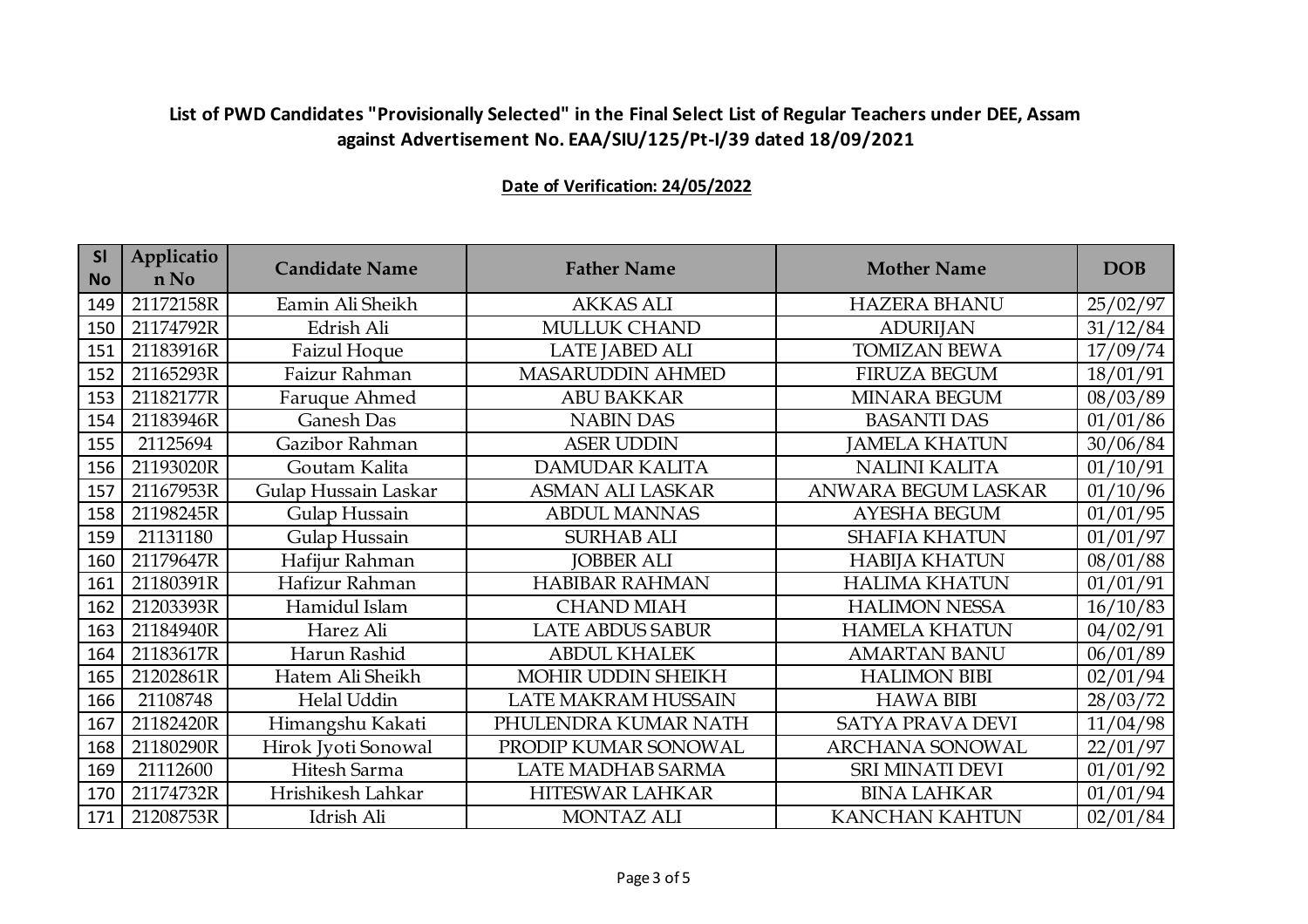| <b>SI</b><br><b>No</b> | Applicatio<br>n No | <b>Candidate Name</b>    | <b>Father Name</b>           | <b>Mother Name</b>         | <b>DOB</b> |
|------------------------|--------------------|--------------------------|------------------------------|----------------------------|------------|
| 172                    | 21203474R          | Ilias Ahmed              | <b>ABDUL GANI</b>            | <b>LATIFA KHATUN</b>       | 30/04/88   |
| 173                    | 21196513R          | Iman Ali                 | <b>SHOHID ALI</b>            | <b>BHANU BEWA</b>          | 11/06/85   |
| 174                    | 21163924           | Imdad Hussain            | <b>LATE SOMSER ALI</b>       | <b>SHAFIA KHATUN</b>       | 31/12/84   |
| 175                    | 21186695R          | Imran Hussain            | <b>MESHER ALI</b>            | <b>SAKINA BEGUM</b>        | 01/01/92   |
| 176                    | 21105505           | Indrajit Roy             | <b>JAYANTA ROY</b>           | <b>TILOMOTI ROY</b>        | 13/02/89   |
| 177                    | 21212915R          | Iqbal Hussain Md Shamim  | <b>SHAMSUL HUSSAIN</b>       | <b>HAWA BEGUM</b>          | 22/12/81   |
| 178                    | 21137739           | Iqbal Mahammed Barbhuiya | MUJIB UDDIN BARBHUIYA        | MOTIFUL NESSA BARBHUIYA.   | 01/03/83   |
| 179                    | 21147529           | Ismail Ali               | <b>AFAZ UDDIN</b>            | <b>FIRUJA KHATUN</b>       | 31/12/78   |
| 180                    | 21194895R          | Ismail Hussain           | <b>JOYNAL ABEDIN</b>         | <b>JAMELA KHATUN</b>       | 03/04/86   |
| 181                    | 21202079R          | Jahangir Ali Mondal      | <b>JEL HABEJ ALI MONDAL</b>  | <b>JOYNOB KHATUN</b>       | 10/02/92   |
| 182                    | 21166505R          | Jahidul Islam Talukdar   | ABDUS SATTAR TALUKDAR        | <b>CHANDRA BHANU</b>       | 01/03/92   |
| 183                    | 21178978R          | Jahidul Islam            | <b>ASIR UDDIN</b>            | <b>SAMETAN NESSA</b>       | 14/11/86   |
| 184                    | 21107095           | Jahidul Rahman           | <b>HABIBAR RAHMAN</b>        | <b>SADIYA BEGUM</b>        | 01/09/83   |
| 185                    | 21105224           | Jahirul Islam Choudhury  | <b>BADAR UDDIN CHOUDHURY</b> | <b>ATTARJAAN CHOUDHURY</b> | 01/01/83   |
| 186                    | 21177963R          | Jahur Uddin              | MD SHAHEB UDDIN              | <b>JARINA BEGUM</b>        | 31/12/94   |
| 187                    | 21166302R          | Jakaria Ahmed            | MD ABDUL MANNAN              | <b>NASIMA KHATUN</b>       | 31/12/88   |
| 188                    | 21192765R          | Jakaria Alam             | <b>DILUWAR HUSSAIN</b>       | REHANA KHATUN              | 03/01/99   |
| 189                    | 21169064R          | amadul Hoque             | LT BAHAR UDDIN               | <b>RUKIA BEGUM</b>         | 31/12/89   |
| 190                    | 21192831R          | Jayanta Gogoi            | LILAKANTA GOGOI              | LATE UMESWARI GOGOI        | 31/03/84   |
| 191                    | 21119552           | Jewel Rahman             | <b>RAHAM ALI</b>             | <b>RABIA BEGUM</b>         | 31/12/86   |
| 192                    | 21171274R          | Jiarul Islam             | SIRAJUL ISLAM                | <b>FATEMA BEGUM</b>        | 01/01/91   |
| 193                    | 21110417           | Jiyarul Islam            | <b>MANSER ALI</b>            | <b>AMENA BEGUM</b>         | 20/06/89   |
| 194                    | 21190844R          | John Mazumdar            | <b>LATE HIREN MAZUMDAR</b>   | SASHIPRABHA MAZUMDAR       | 23/10/75   |